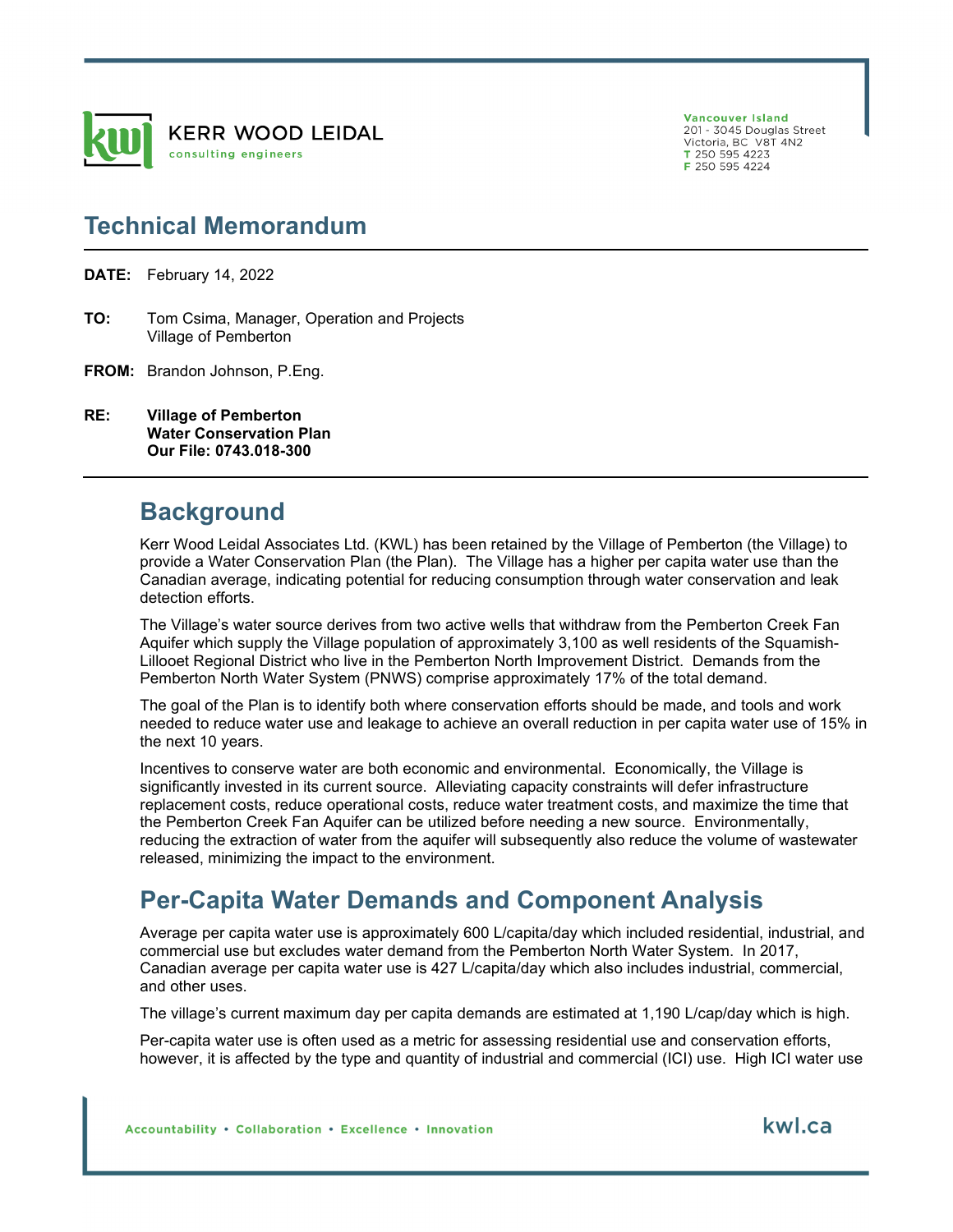

combined with a relatively low population can inflate the average per capita water use metric. Equally, higher than average system leakage can have the same effect.

Water conservation initiatives should put focus and effort where improvements can be made based on analysis of the components of water use. It is therefore necessary to understand where the greatest reductions are possible by measuring other metrics such as leakage levels, the leakage infrastructure index, residential base (indoor use), and seasonal water use.

The recommended process for determining the components of water use, including leakage, are as follows:

- 1. ICI Use: Quantified by customer water meter billing database and estimates for unmetered commercial and industrial use. It is noted that all businesses located in the Village's industrial park have water meters installed and it is estimated that metered ICI customers account for roughly half of the total ICI use<sup>1</sup> in the Village; however, these users are not serviced via the Village's water system. Average, base, and seasonal usage for industrial and commercial users may be estimated if all meters are read for billing at set times marking the normal transition from winter to summer usage.
- 2. Water System Leakage: Quantified by zone night flow analysis. It is noted that the Village is working towards providing SCADA monitoring for zone metering to allow leakage assessments to be completed.
- 3. Base Demand and Base Residential water use: Review of average winter demand data. Base demand is average winter demand. Base residential water use is calculated by deducting the estimated industrial and commercial use and estimated system leakage from average winter demand.
- 4. Seasonal water use: Review of yearly flow data. The yearly quantity of seasonal demand and period in which it occurs can be quantified by review of daily flow records.

#### **Components of Water Demand**

Water billing data from 2010 through to 2020 was reviewed along with source flow data from 2020 and 2021. In 2015, a major leak was identified and repaired. The leak was responsible for a daily loss upwards of 500 m $^3$  or 5.79 L/s, which accounted for roughly 20% of the water demand at the time.

A water balance was completed using billing data from 2016 to 2021 to categorize water use and applying the breakdown to 2020 source flow data. Water demands have decreased by approximately 10% since 2016. Seasonal water use in 2021 was significantly higher than 2020 (+32%); however, 2021 was an uncharacteristically hot year, leading to many municipalities observing record water usage and therefore was not considered in this analysis.

The following assumptions were made to complete the water balance:

- 1. Indoor residential water use is estimated to be 230 L/cap/day.
- 2. Unmetered ICI demands are assumed as approximately one-third of the total ICI demand. Approximately half of the total ICI customers are metered, and it is assumed that these include the larger water users. Note that metered ICI customers are serviced via the Mount Currie Water System under a water use agreement.
- 3. Total base usage is calculated from the average day winter demand multiplied by 365 days.

<sup>&</sup>lt;sup>1</sup> Village of Pemberton Water System Performance Assessment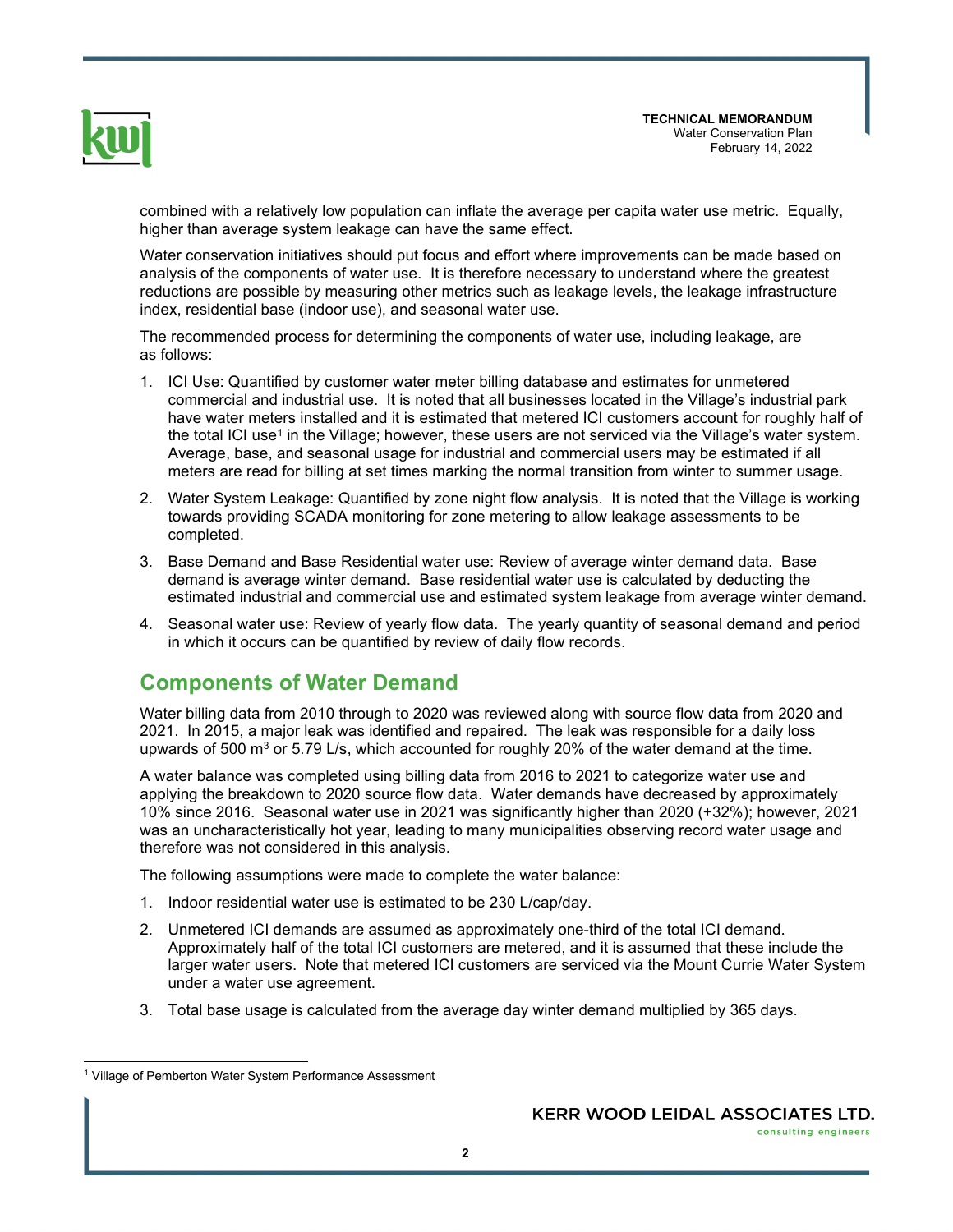

4. Seasonal usage is all water usage above the average winter base demand that occurs from May through September.

The components of water demand are presented in Table 1 below.

| <b>Period</b>                                                    |                  | Usage by Demand Type (m <sup>3</sup> ) |                             |                 | $%$ of                        | <b>Industrial</b><br><b>Park</b> |                               |                                  |  |
|------------------------------------------------------------------|------------------|----------------------------------------|-----------------------------|-----------------|-------------------------------|----------------------------------|-------------------------------|----------------------------------|--|
|                                                                  | Res.             | C                                      | <b>Bulk</b><br><b>Water</b> | <b>PNWS</b>     | <b>Water</b><br><b>Losses</b> | Total                            | <b>Annual</b><br><b>Total</b> | <b>Water</b><br>Use <sup>1</sup> |  |
| Base Usage                                                       | 220,000          | 25,000                                 | 7,000                       | 32,000          | 135,000                       | 419,000                          | 69%                           | 49,000                           |  |
| Seasonal Usage<br>(% of Total for<br>Demand Type)                | 143,000<br>(39%) | 8,000<br>(24%)                         | 4,000<br>(36%)              | 36,000<br>(53%) | <b>NA</b>                     | 191,000                          | 31%                           | 16,000                           |  |
| <b>Annual Total</b>                                              | 363,000          | 33,000                                 | 11,000                      | 68,000          | 135,000                       | 610,000                          | 100%                          | 65,000                           |  |
| % of Annual Total                                                | 60%              | 5%                                     | 2%                          | 11%             | 22%                           |                                  |                               |                                  |  |
| 1. Industrial Park is supplied via the Mount Currie water system |                  |                                        |                             |                 |                               |                                  |                               |                                  |  |

#### **Table 1: Estimated Annual Water Use Breakdown**

The following is noted with regards to the estimated annual water use breakdown:

- 1. Seasonal water use is high and accounts for 31% of total yearly demand and is estimated to account for 39% of the total non-metered residential demand. By comparison, in the lower mainland, seasonal demand accounts for 33% of total residential demand. The difference in seasonal use between the Village and the Lower Mainland is greater than these numbers signal since the assumed residential base use for the Village (230 L/cap/day) is approximately 30% greater than Lower Mainland base residential usage. On average each residential account uses 142  $\mathsf{m}^{3}$  of seasonal (outdoor) water between May 1 and September 30 or 934 L/property/summer-day.
- 2. Water losses are moderate, estimate at 135,000 m<sup>3</sup>/year which is roughly 22% of total annual water use or a leakage rate of 4.3 L/s. It is noted that actual loss levels may be higher than reported as loss levels are calculated based on a relatively conservative estimates of legitimate residential base demand. The accuracy of the audit would be improved by determining water loss through minimum night flow analysis once zone metering is completed and connected to SCADA.
- 3. The water loss total includes leakage within PNWS. The total annual water supplied to PNWS is approximately 120,000 m $^{\rm 3}$ ; comprised of an estimated 68,000 m $^{\rm 3}$  of legitimate usage and 52,000 m $^{\rm 3}$ of water loss. PNWS water losses are estimated to be 39% of the Village's total water loss of 135,000 m<sup>3</sup>. The Village can liaise with Squamish-Lillooet Regional District on managing water use in PNWS to identify and reduce water losses.

# **Population and Growth**

The village's current population serviced by the Village's water system is estimated at approximately 3,100. The following is noted with regards to serviced population, current development plans, and future growth.

- 1. On average between 1991 and 2016, the Village has grown at a rate of 80 people per year.
- 2. The Village population is estimated to increase by 686 people according to the several developments that are either under construction or have recently been completed.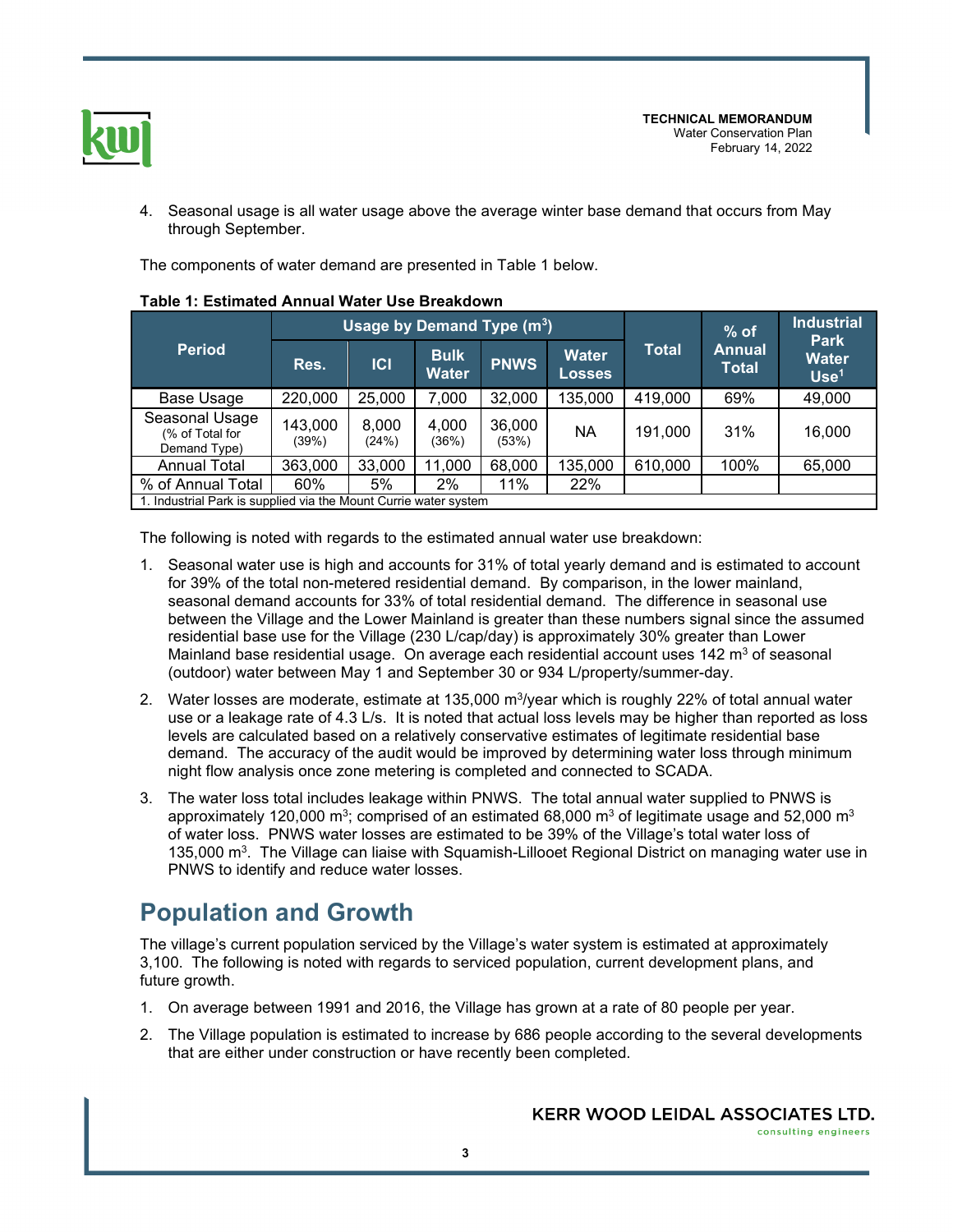

- 3. Over the next 5 to 10 years, there are significant residential plans approved, housing approximately another 1,763 people.
- 4. Extrapolating the population best fit line into the year 2040, the population for the Village is estimated for the years 2020 to 2040 $^{\rm 2}$  as shown in Table 2 below.

| rable 2. Projected water Service Population |                   |  |  |  |  |
|---------------------------------------------|-------------------|--|--|--|--|
| Year                                        | <b>Population</b> |  |  |  |  |
| 1991 Water Study                            | 550               |  |  |  |  |
| 2001 Census                                 | 1,637             |  |  |  |  |
| 2006 Census                                 | 2,192             |  |  |  |  |
| 2011 Census                                 | 2,369             |  |  |  |  |
| 2016 Census                                 | 2,574             |  |  |  |  |
| 2021 Census                                 | 3,407             |  |  |  |  |
| 2025 Estimate                               | 3,510             |  |  |  |  |
| 2030 Estimated                              | 3,925             |  |  |  |  |
| 2035 Estimate                               | 4,335             |  |  |  |  |
| 2040 Estimated                              | 4.750             |  |  |  |  |
|                                             |                   |  |  |  |  |

#### **Table 2: Projected Water Service Population**

# **Water Supply Capacity**

The Pemberton Creek Fan Aquifer is unconfined and primarily recharged via Pemberton Creek at a rate of approximately 30 L/s. Production wells 1, 2, and 3 are located in the central portion of the aquifer.

- 1. Well 1 is inactive due to excessive iron and manganese concentrations.
- 2. Well 2 is the backup well constructed in 1997 at a depth of 41.8 m. It has a diameter of 300 mm and a rated flow of 76 L/s.
- 3. Well 3 is the current duty well constructed in 2007 at a depth of 46 m. It has a diameter of 200 mm and a rated flow of 50 L/s.

During the summer months water is consumed quicker than the aquifer's recharge rate. The aquifer water levels typically recover each winter as the Village's water usage drops. The sustainable use of the Pemberton Creek Fan Aquifer requires the Average Daily Demand (ADD) to remain below 30 L/s (2,600 m<sup>3</sup> /day). Currently, ADD is approximately 21 L/s.

# **Climate Change Adaptation and Mitigation**

The following is noted with regards to climate change adaptation and mitigation:

1. In general, weather is likely to become wetter in the winter and drier in the summer in the future in the Squamish-Lillooet region. According to the Pacific Climate Impacts Consortium (PCIC; plan2adapt.ca), by the 2050s, precipitation in the region is expected to change from current normal as follows (median of forecasts, and range of  $10<sup>th</sup>$  to  $90<sup>th</sup>$  percentiles):

<sup>&</sup>lt;sup>2</sup> Village of Pemberton Water System Performance Assessment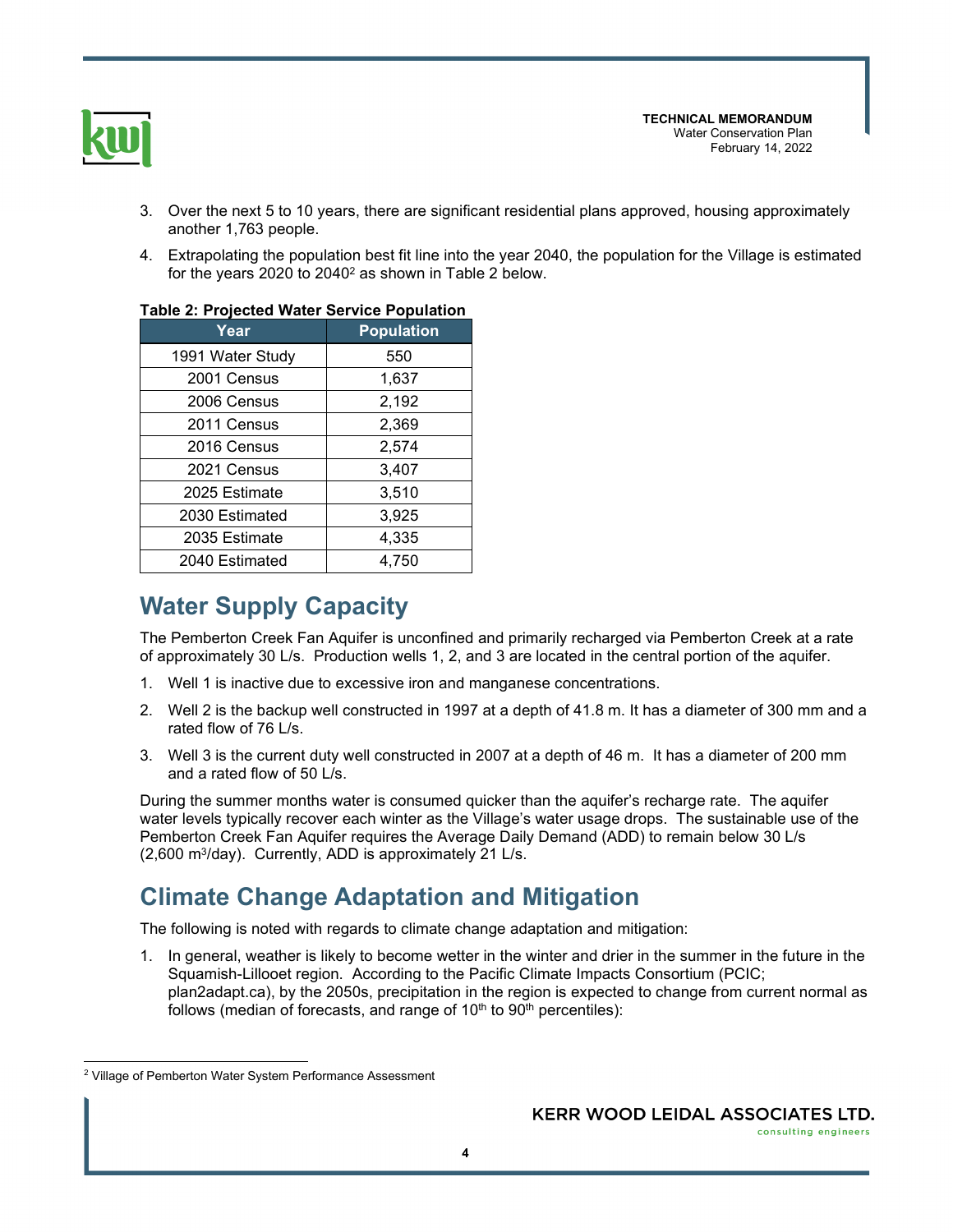

- a. Annual +2.4% (-1.7% to +7%)
- b. Summer -5.9% (-30% to 5.3%)
- c. Winter +2.9% (-1.9% to +8%)
- 2. As well, the Pacific Climate Impacts Consortium (PCIC; plan2adapt.ca), estimates that by the 2050s annual average temperatures in the region will increase by  $+3.1^{\circ}C$  ( $+2.1^{\circ}C$  to  $+4.2^{\circ}C$ ).
- 3. Extreme weather events (temperature and precipitation, drought, and flooding) are expected to increase in frequency. The impact on water service may include increased storage requirements for balancing peak flows.
- 4. The physical capacity of the Pemberton Creek Aquifer is considered a constraint into the future with climate change worsening the effects of a growing population on demand.
- 5. Benefits of water conservation (mitigation and adaptation):
	- a. Reducing the extraction of water from the aquifer will reduce the volume of wastewater released, minimizing the impact to the environment.
	- b. Reducing costs and carbon emissions of expanding the infrastructure to accommodate growth (e.g., manufacturing, transporting, and installing larger watermains).
	- c. Reducing carbon emissions associated with trucking water to overcome capacity constraints.
	- d. Maintaining more water storage in reserve for emergencies such as wildfires or extreme drought, which may increase due to climate change.

#### **Water Demand Targets**

The following water conservation targets are recommended:

- 1. Overall water supply flow (annual total or average) at WTP: Maintain below 25 L/s through year 2040.
- 2. Maximum day demand at WTP: Maintain below 50 L/s through year 2040.
- 3. End user demand (L/cap/day): Reduce to 900 L/cap/day Maximum Daily Demand (MDD) and 450 L/cap/day ADD at WTP by year 2040.

Achieving a per-capita reduction in water demands of approximately 25% over the next 20 years will rely on a combination of educational and regulatory measures to reduce water demands in existing buildings, water-efficient new construction, and implementation of a water distribution loss management program. If these measures are implemented, the targets are achievable with a water service area population of 4,750 in year 2040.

#### **Current and Planned Water Conservation Measures**

A planned adaptive strategy enables conservation measures to be tailored to meet the changing needs of the community over time. The following conservation measures are currently undertaken or are planned for implementation as required.

1. **Regulation** (current): In 2015 the Village established an Outdoor Water Use Regulation Bylaw (Bylaw No. 792), which includes four water conservation levels as shown on Figure 1 below.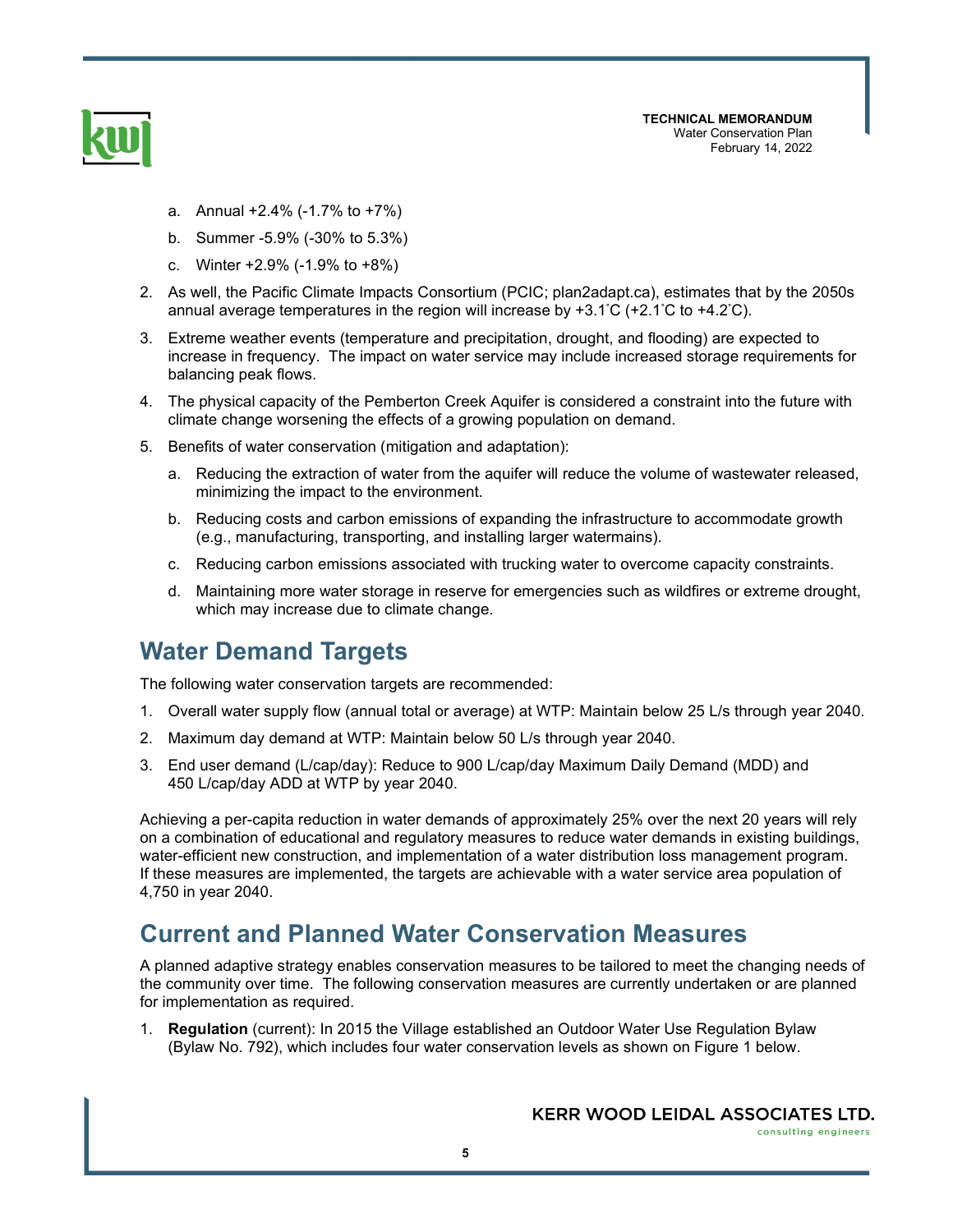

**Figure 1: Village of Pemberton Outdoor Water Use Levels** 

The Village advertises the current level of watering restrictions in social media and on its website. The Village also provides details about best practices for reducing indoor water use on its website to educate the public.

- 2. **Retail metering program** (feasibility study completed 2007, prioritized implementation in progress: The Village's zoning and building code bylaws require all new developments to install water meters and low-flow toilets and urinals (residential and ICI). Approximately half of all ICI connections are currently metered.
- 3. **Consumption based billing** (current): Metered customers are billed for water based on water consumption and a two-tiered inclining block rate structure where consumption over 65  $\mathrm{m}^{_3}$  per quarter is penalized with a higher water rate (2.25 times). The Village has developed appropriate nonmetered and metered rate structures that achieve stable revenues and appropriate incentives to reduce base and peak demands.
- 4. **Water Loss Management** (current and planned): The Village has implemented zone metering and is in the process of connecting zone meters to SCADA for the purpose of monitoring nighttime flows and leakage levels. Distribution losses are estimated to average 2.2 L/s, which is approximately 11% of annual demand. Ongoing recommended measures include minimum overnight flow monitoring, keeping records of leaks found and repaired, and sounding for leaks at line valves and curb stops when they are exercised or located. Losses are the greatest in the Pemberton North Water System, comprising approximately three quarters the total loss value.
- 5. **Demand Management Program** (Current): Providing information to customers through print and electronic media has been a major component of the Village's conservation program since its inception. Print media has included bill stuffers, flyers and brochures that address indoor and outdoor water conservation practices. This information has also been posted on the Village's website and published in its bi-monthly e-newsletter. The Village also ensures responsible 'water wise' irrigation for all civic properties in accordance with their bylaw. The Village will continue to implement a program to reduce peak and annual water use as needed to defer capacity upgrades and meet the planned conservation targets, including a community awareness campaign aimed at water efficient lawn and landscape maintenance.
- 6. **Reporting usage and water budgets on water bills** (current and future): Displaying information about water use on water bills is completed to raise customer awareness about their water use. Comparing each customer's water use to a system average, or to a water use budget based on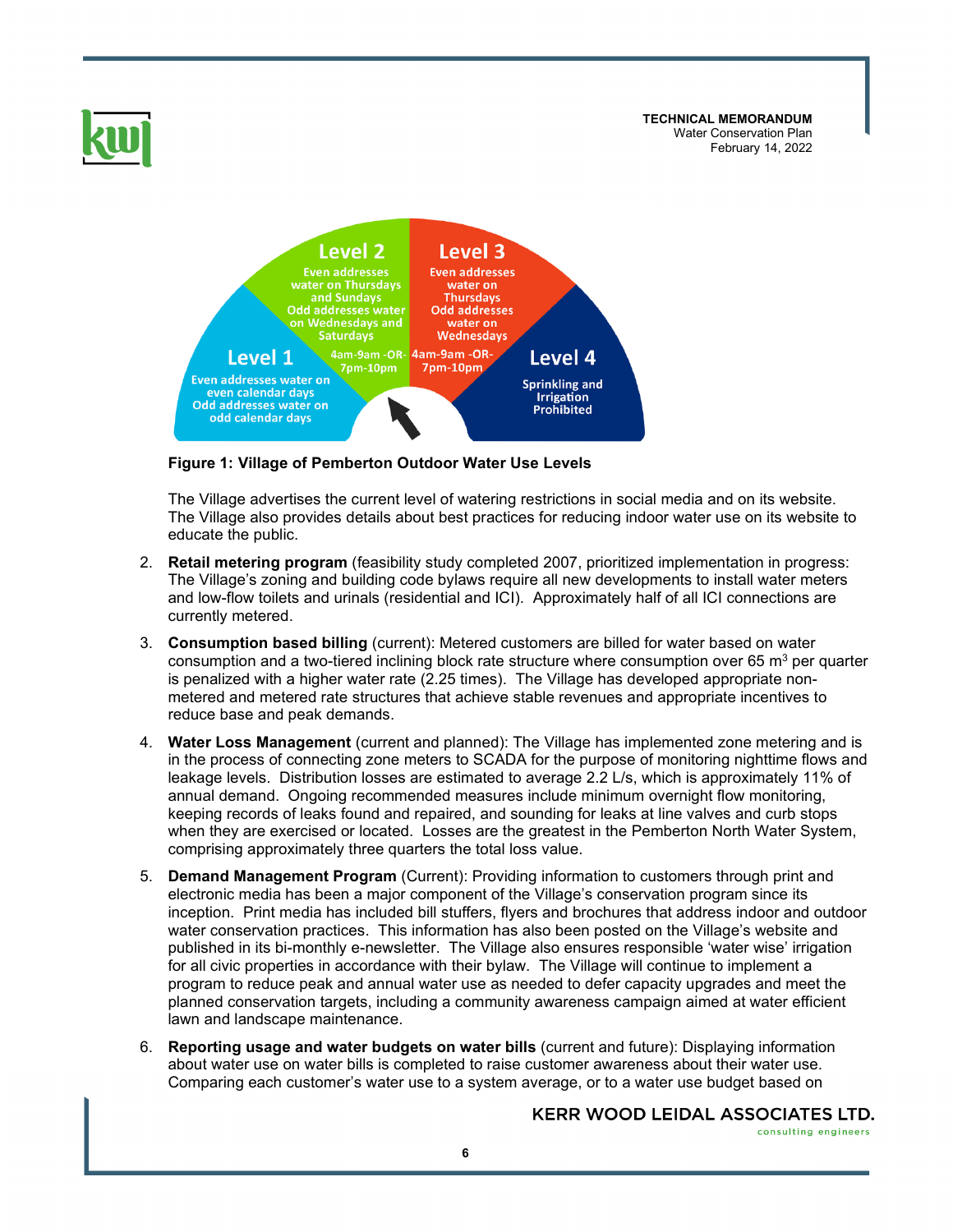

system constraints will enable customers to make informed and timely decisions about how they use water.

7. Water Conservation Plan Renewal (planned for 2026, and every five years thereafter): A review of this plan will be conducted every five years to update forecasts and targets, consider new information. and adjust program activities as required to meet targets.

# **Program Implementation Responsibility, Cost and Schedule**

The Manager of Operations and Projects will have overall responsibility for the water conservation program. Aspects of the program may be delivered by public works (e.g., water-loss management), finance (rates), and development services, corporate, and legislation (bylaw administration, forecasting and public engagement). The program can be considered in the municipal water budget. Planned measures will proceed within the next five vears (subject to budget approvals), or as necessary to achieve targets and avoid premature infrastructure capacity upgrades where it is cost-effective.

# **Linkages to Other Plans and Policies**

This Plan supports the Official Community Plan; outdoor water use bylaw; Water Rates Bylaw; PNWS water rates study; Water and Sewer Asset Management Plan; and Corporate Asset Management Policy.

#### **KERR WOOD LEIDAL ASSOCIATES LTD.**



**Project Engineer** 

BLJ/aah

Reviewed by:

Ryan Lesyshen, M.Sc., P.Eng. **Technical Reviewer**